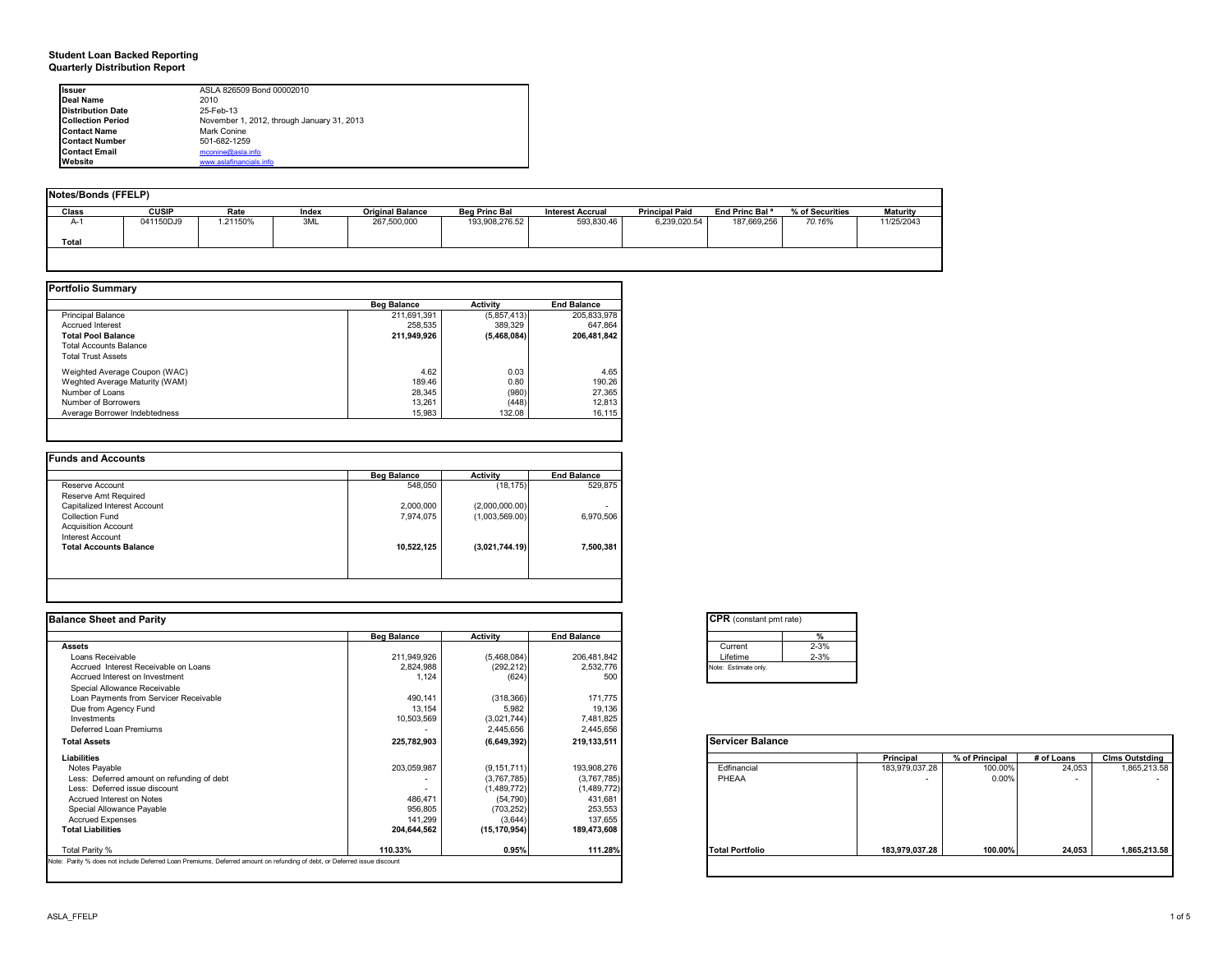|                           | # of Loans       |        | Principal                |             | % of Principal   |        | <b>WAC</b> |        | <b>WARM</b>      |             |
|---------------------------|------------------|--------|--------------------------|-------------|------------------|--------|------------|--------|------------------|-------------|
|                           | <b>Beginning</b> | Endina | Beginning                | Ending      | <b>Beginning</b> | Ending | Beginning  | Ending | <b>Beginning</b> | Ending      |
| In School                 | 240              | 204    | 586,120                  | 520,215     | 0.28%            | 0.25%  | 4.30       | 4.50   | 119.82           | 119.31      |
| Grace                     | 119              | 79     | 301,585                  | 169,228     | 0.14%            | 0.08%  | 4.67       | 5.04   | 117.01           | 117.20      |
| Repayment                 |                  |        |                          |             |                  |        |            |        |                  |             |
| Current                   | 15,576           | 15,528 | 127,746,283              | 130,094,553 | 60.27%           | 63.01% | 4.60       | 4.63   | 192.25           | 193.02      |
| 31-60 Days Delinquent     | 1,448            | 940    | 9,191,132                | 6,577,943   | 4.34%            | 3.19%  | 4.63       | 4.90   | 169.86           | 177.17      |
| 61-90 Days Delinquent     | 659              | 682    | 4,675,872                | 4,386,520   | 2.21%            | 2.12%  | 4.87       | 4.43   | 179.54           | 167.57      |
| 91-120 Days Delingent     | 471              | 428    | 2,565,777                | 2,667,862   | 1.21%            | 1.29%  | 4.35       | 4.53   | 159.57           | 165.13      |
| 121-180 Days Delinquent   | 679              | 815    | 4,517,662                | 5,161,321   | 2.13%            | 2.50%  | 4.65       | 4.55   | 171.64           | 172.05      |
| 181-270 Days Delinquent   | 888              | 728    | 5,264,892                | 4,231,195   | 2.48%            | 2.05%  | 4.78       | 4.45   | 172.49           | 155.13      |
| 271+ Days Delinquent      | 349              | 536    | 1,740,188                | 2,757,465   | 0.82%            | 1.34%  | 4.28       | 4.73   | 156.98           | 170.18      |
| <b>Total Repayment</b>    | 20,070           | 19,657 | 155,701,806              | 155,876,860 | 73.46%           | 75.49% | 4.61       | 4.63   | 188.49           | 189.19      |
| Forbearance               | 3,078            | 2,840  | 26,536,902               | 22,159,457  | 12.52%           | 10.73% | 4.83       | 4.92   | 200.19           | 202.07      |
| Deferment                 | 4,406            | 4,176  | 26,680,730               | 25,472,649  | 12.59%           | 12.34% | 4.45       | 4.56   | 189.53           | 190.63      |
| Claims in Progress        | 432              | 409    | 2,142,783                | 2,283,433   | 1.01%            | 1.11%  | 4.68       | 4.41   | 159.67           | 170.46      |
| <b>Claims Denied</b>      |                  |        | $\overline{\phantom{a}}$ |             | 0.00%            | 0.00%  | 4.60       | 4.60   | 67.07            | 67.07       |
| <b>Total Portfolio</b>    | 28,345           | 27,365 | 211.949.926              | 206,481,842 | 100%             | 100%   | 4.62       | 4.65   | 190.87           | 190.26      |
| (a) Footnotes             |                  |        |                          |             |                  |        |            |        |                  |             |
| (b) Footnotes             |                  |        |                          |             |                  |        |            |        |                  |             |
|                           |                  |        |                          |             |                  |        |            |        |                  |             |
| <b>Delinquency Status</b> |                  |        |                          |             |                  |        |            |        |                  |             |
|                           | # of Loans       |        | Principal                |             | % of Principal   |        | <b>WAC</b> |        |                  | <b>WARM</b> |
|                           | <b>Beainning</b> | Ending | Beginning                | Ending      | <b>Beginning</b> | Ending | Beginning  | Ending | <b>Beginning</b> | Ending      |
| Current                   | 15,576           | 15,528 | 127,746,283              | 130,094,553 | 82.05%           | 83.46% | 4.60       | 4.63   | 197.90           | 192.25      |
| 31-60 Days Delinquent     | 1.448            | 940    | 9,191,132                | 6,577,943   | 5.90%            | 4.22%  | 4.63       | 4.90   | 218.86           | 169.86      |

|                                     | $\cdots$ $\cdots$ |                 | _ _ _ _      |                          | .               |          | .        |          |                             |          |
|-------------------------------------|-------------------|-----------------|--------------|--------------------------|-----------------|----------|----------|----------|-----------------------------|----------|
| Portfolio by Loan Type              |                   |                 |              |                          |                 |          |          |          |                             |          |
|                                     |                   |                 |              |                          |                 |          |          |          |                             |          |
| (b) Footnotes                       |                   |                 |              |                          |                 |          |          |          |                             |          |
| (a) Footnotes                       |                   |                 |              |                          |                 |          |          |          |                             |          |
| <b>Total Portfolio in Repayment</b> | 20,070            | 19,657          | 155,701,806  | 155,876,860              | 100.00%         | 100.10%  | 4.61     | 4.63     | 187.88                      | 188.49   |
| 271+ Days Delinquent                | 349               | 536             | 1,740,188    | 2,757,465                | 1.12%           | 1.87%    | 4.28     | 4.73     | 153.32                      | 156.98   |
| 181-270 Days Delinquent             | 888               | 728             | 5,264,892    | 4,231,195                | 3.38%           | 2.71%    | 4.78     | 4.45     | 79.82                       | 172.49   |
| 121-180 Days Delinguent             | 679               | 815             | 4,517,662    | 5,161,321                | 2.90%           | 3.31%    | 4.65     | 4.55     | 89.59                       | 171.64   |
| 91-120 Days Delingent               | 471               | 428             | 2,565,777    | 2,667,862                | 1.65%           | 1.71%    | 4.35     | 4.53     | 117.52                      | 159.57   |
| 61-90 Days Delinquent               | 659               | 682             | 4,675,872    | 4,386,520                | 3.00%           | 2.81%    | 4.87     | 4.43     | 108.92                      | 179.54   |
|                                     | .                 | $\sim$ . $\sim$ | $-1, -1, -1$ | $\sim, \sim, \sim, \sim$ | $\sim$ . $\sim$ | $\cdots$ | $\cdots$ | $\cdots$ | $- \cdot \cdot \cdot \cdot$ | $\cdots$ |

|                                  | # of Loans |        | <b>Principal</b> |             |           | % of Principal | <b>WAC</b> |        |           | <b>WARM</b> |
|----------------------------------|------------|--------|------------------|-------------|-----------|----------------|------------|--------|-----------|-------------|
|                                  | Beainnina  | Endina | Beginning        | Endina      | Beainning | Endina         | Beainnina  | Endina | Beainnina | Endina      |
| Subsidized Consolidation Loans   | 6,207      | 6.076  | 82,155,626       | 80,242,059  | 38.76%    | 38.86%         | 4.93       | 4.94   | 197.90    | 197.49      |
| Unsubsidized Consolidation Loans | 5.708      | 5,588  | 87,297,682       | 85,604,918  | 41.19%    | 41.46%         | 4.89       | 4.90   | 218.86    | 220.19      |
| Subsidized Stafford Loans        | 10,640     | 10,193 | 23,484,869       | 22,456,328  | 11.08%    | 10.88%         | 3.17       | 3.27   | 108.92    | 109.17      |
| Unsubsidized Stafford Loans      | 5,347      | 5,109  | 17,292,352       | 16,570,640  | 8.16%     | 8.03%          | 3.49       | 3.60   | 117.52    | 117.71      |
| PLUS/GradPLUS Loans              | 402        | 360    | 1,551,009        | 1,443,406   | 0.73%     | 0.70%          | 7.21       | 7.30   | 89.59     | 91.45       |
| SLS Loans                        |            | 39     | 168,388          | 164.490     | 0.08%     | 0.08%          | 3.37       | 3.37   | 79.82     | 80.30       |
| <b>Total Portfolio</b>           | 28,345     | 27,365 | 211,949,926      | 206.481.842 | 100.00%   | 100.00%        | 4.62       | 4.65   | 189.46    | 190.26      |
| (a) Footnotes                    |            |        |                  |             |           |                |            |        |           |             |
| (b) Footnotes                    |            |        |                  |             |           |                |            |        |           |             |

| Portfolio by Program Type                  |            |        |                  |             |                  |         |            |        |           |             |
|--------------------------------------------|------------|--------|------------------|-------------|------------------|---------|------------|--------|-----------|-------------|
|                                            | # of Loans |        | Principal        |             | % of Principal   |         | <b>WAC</b> |        |           | <b>WARM</b> |
|                                            | Beainnina  | Endina | <b>Beginning</b> | Endina      | <b>Beginning</b> | Endina  | Beginning  | Endina | Beginning | Ending      |
| Graduate / 4-Year Loans                    | 21,222     | 20,567 | 162,646,406      | 169,399,000 | 76.74%           | 82.04%  | 4.61       | 4.62   | 191.63    | 193.91      |
| 2-Year Loans                               | 3,839      | 3,389  | 29,507,584       | 16,593,308  | 13.92%           | 8.04%   | 4.66       | 4.90   | 175.54    | 141.84      |
| Proprietary / Technical / Vocational Loans | 110        | 366    | 228,885          | 1,527,293   | 0.11%            | 0.74%   | 3.13       | 5.20   | 108.18    | 156.39      |
| Unknown (Consolidation) Loans              | 3,174      | 3,041  | 19,567,051       | 18,961,458  | 9.23%            | 9.18%   | 5.07       | 5.12   | 196.67    | 192.20      |
| Other Loans                                |            |        |                  | 783         | 0.00%            | 0.00%   | 2.38       | 2.39   | 29.74     | 25.00       |
| <b>Total Portfolio</b>                     | 28,345     | 27,365 | 211,949,926      | 206,481,842 | 100.00%          | 100.00% | 4.62       | 4.65   | 189.46    | 190.26      |
| (a) Footnotes                              |            |        |                  |             |                  |         |            |        |           |             |
| (b) Footnotes                              |            |        |                  |             |                  |         |            |        |           |             |

| <b>Portfolio Indices</b> |            |                     |                  |             |                |         |  |  |  |  |  |  |
|--------------------------|------------|---------------------|------------------|-------------|----------------|---------|--|--|--|--|--|--|
|                          | # of Loans |                     | <b>Principal</b> |             | % of Principal |         |  |  |  |  |  |  |
|                          | Beginning  | Endina<br>Beginning |                  | Endina      | Beginning      | Ending  |  |  |  |  |  |  |
| <b>Fixed Loans</b>       | 16,550     | 16,082              | 183,258,002      | 179,023,960 | 86.46%         | 86.70%  |  |  |  |  |  |  |
| Variable Loans           | 11,795     | 11,283              | 28,691,924       | 27.457.883  | 13.54%         | 13.30%  |  |  |  |  |  |  |
| T-Bill Loans             | 11,760     | 11,254              | 28,586,615       | 27,359,259  | 13.49%         | 13.25%  |  |  |  |  |  |  |
| CMT Loans                | 35         | 29                  | 105.309          | 98.624      | 0.05%          | 0.05%   |  |  |  |  |  |  |
| <b>Total Portfolio</b>   | 28,345     | 27,365              | 211,949,926      | 206,481,842 | 100.00%        | 100.00% |  |  |  |  |  |  |
| (a) Footnotes            |            |                     |                  |             |                |         |  |  |  |  |  |  |
| (b) Footnotes            |            |                     |                  |             |                |         |  |  |  |  |  |  |

### ASLA\_FFELP 2 of 5

### **Student Loan Backed Reporting Quarterly Distribution Report**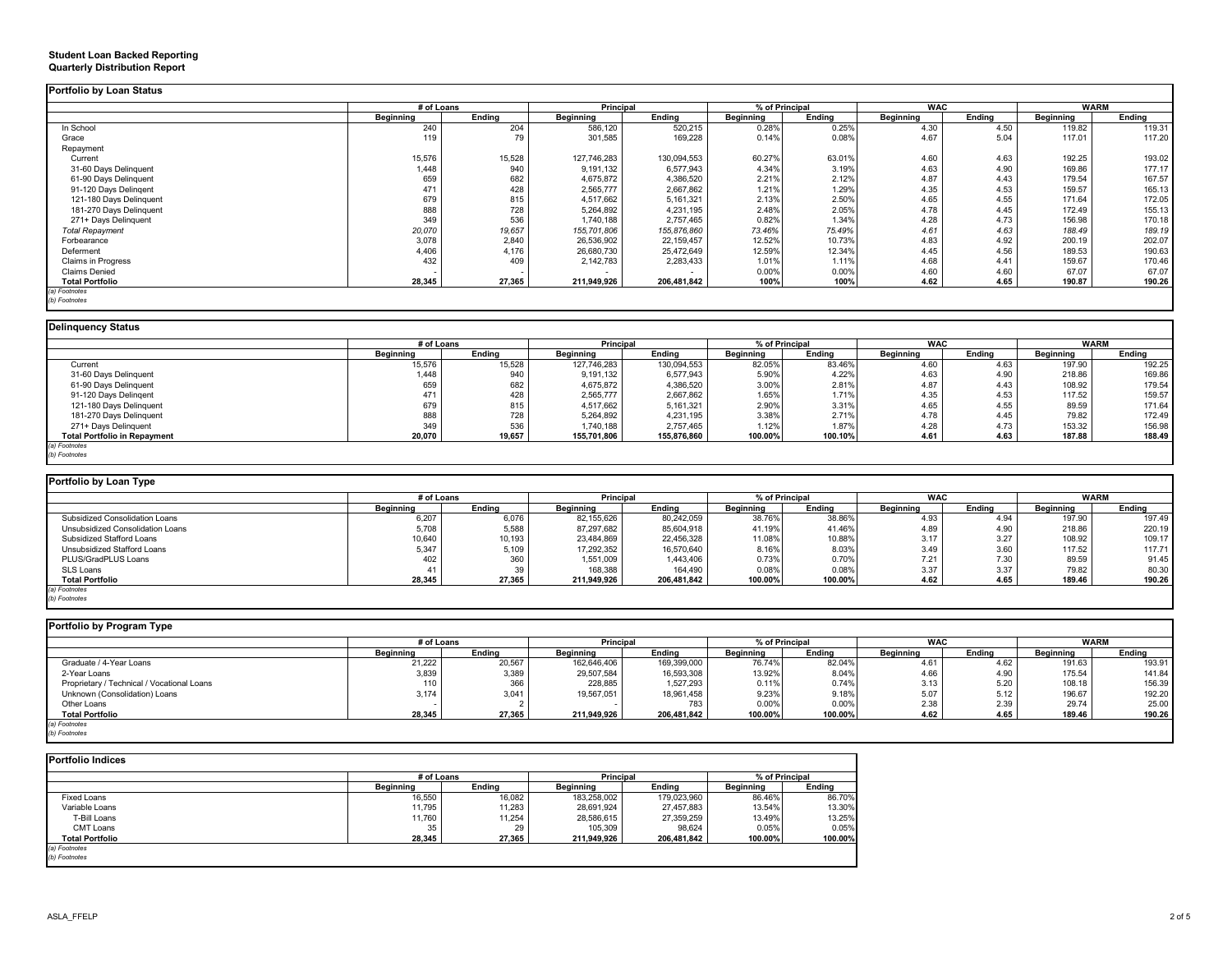**Distribution Date February 25, 2013 Collection Period** November 1, 2012, through January 31, 2013

## **Collection Activity**

| Collection Account                                                              | as of 1/31/2013 |
|---------------------------------------------------------------------------------|-----------------|
| Beginning Balance - November 1, 2012                                            | 9,974,075       |
| <b>Collection Amount Received</b>                                               | 7,442,410       |
| Reserve Account                                                                 |                 |
| <b>Excess of Required Reserve Account</b>                                       | 18,176          |
| Interest on Investment Earnings                                                 | 2,613           |
| Capitalized Interest Account (after a stepdown or release date,                 | (2,000,000)     |
| included in prior quarter report, funds received during this Collection Period) |                 |
| <b>Payments from Guarantor</b>                                                  | 2,756,664       |
| Prior Quarter's Allocations or Adjustments                                      |                 |
| Prepayments                                                                     |                 |
| Special Allowance Payments to Department of Education                           |                 |
| <b>Consolidation Rebate Fees</b>                                                | (591, 164)      |
| Transfer from Capitalized Interest Fund                                         |                 |
| Principal payments, interest payments, administration fees, and servicing fees  | (10, 132, 441)  |
| Transfer to Department Rebate Fund                                              | (499, 827)      |
| <b>Total Available Funds</b>                                                    | 6,970,506       |

| <b>Fees Due for Current Period</b>                  | as of 1/31/2013   |
|-----------------------------------------------------|-------------------|
| Indenture Trustee Fees                              |                   |
| <b>Servicing Fees</b><br><b>Administration Fees</b> | 120,448<br>17,207 |
| Late Fees                                           |                   |
| <b>Other Fees</b>                                   |                   |
| <b>Total Fees</b>                                   | 137,655           |
|                                                     |                   |
| <b>Cumulative Default Rate</b>                      | as of 1/31/2013   |

| (a) Footnotes                                                     |               |
|-------------------------------------------------------------------|---------------|
| <b>Cumulative Net Loss</b>                                        | 0.63%         |
| Cumulative Net Loss                                               | 1.543.295.04  |
| <b>Recovery Rate</b>                                              | 93.99%        |
| <b>Borrower Recoveries</b>                                        | n/a           |
| Payments from Guarantor                                           | 24,121,788.40 |
| Cumulative Recoveries (including reimbursements and collections)  |               |
| <b>Cumulative Default Rate</b>                                    | 10.43%        |
| Loans for which claims have been filed as of applicable month end | 6.699.344.38  |
| <b>Cumulative Defaults</b>                                        | 25,665,083.44 |
| <b>Current Period's Defaults</b>                                  | 2,986,887.82  |
|                                                                   |               |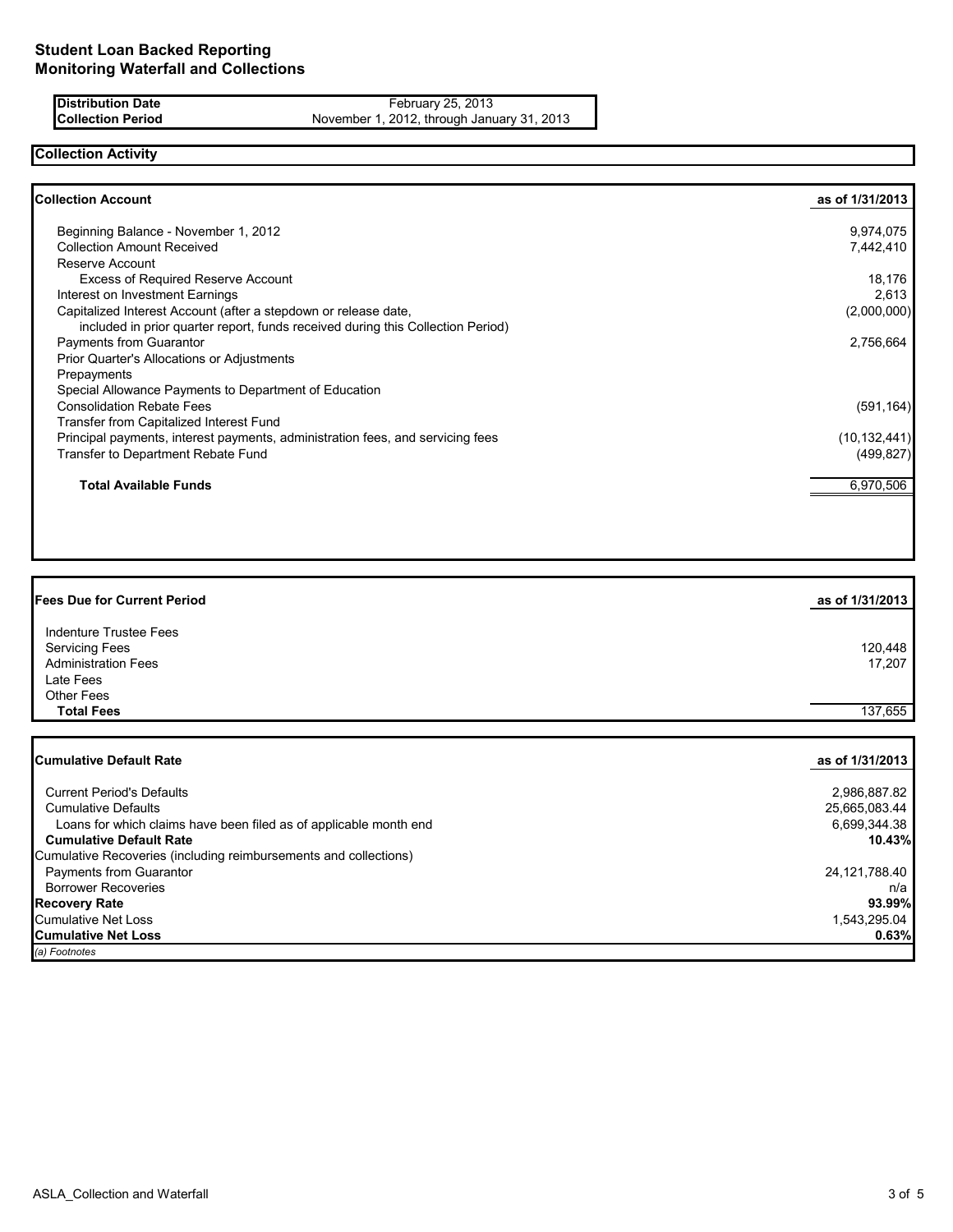# **Waterfall Activity**

| Waterfall for Distribution                                                                | <b>Amount Due</b> | <b>Amount Remaining</b> |
|-------------------------------------------------------------------------------------------|-------------------|-------------------------|
| <b>Total Available Funds</b>                                                              |                   | 6,970,506               |
| <b>First:</b> Payments required under any applicable Joint Sharing Agreement              |                   |                         |
| <b>Second: Trustee Fees</b>                                                               |                   |                         |
| <b>Third: Servicing Fees and Backup Servicing Fees</b>                                    | 120,448           | 6,850,058               |
| <b>Fourth: Administration Fees</b>                                                        | 17,207            | 6,832,851               |
| <b>Fifth: Noteholder Interest</b>                                                         | 593,830           | 6,239,021               |
| Sixth: Reinstate the balance of the Reserve fund up to the Specified Reserve Fund Balance |                   |                         |
| Seventh: Noteholder Principal, until paid in full                                         | 6,239,021         |                         |
|                                                                                           |                   |                         |

| <b>Principal and Interest Distributions</b> | Class A-1   |
|---------------------------------------------|-------------|
| Quarterly Interest Due                      | 593,830     |
| Quarterly Interest Paid                     | 593,830     |
| Interest Shortfall                          | $\Omega$    |
| Interest Carryover Due                      | $\pmb{0}$   |
| Interest Carryover Paid                     | $\mathbf 0$ |
| Interest Carryover                          | $\Omega$    |
| Quarterly Principal Distribution Amount     | 6,239,021   |
| Quarterly Principal Paid                    | 6,239,021   |
| Shortfall                                   | $\Omega$    |
| <b>Total Distribution Amount</b>            | 6,832,851   |
|                                             |             |